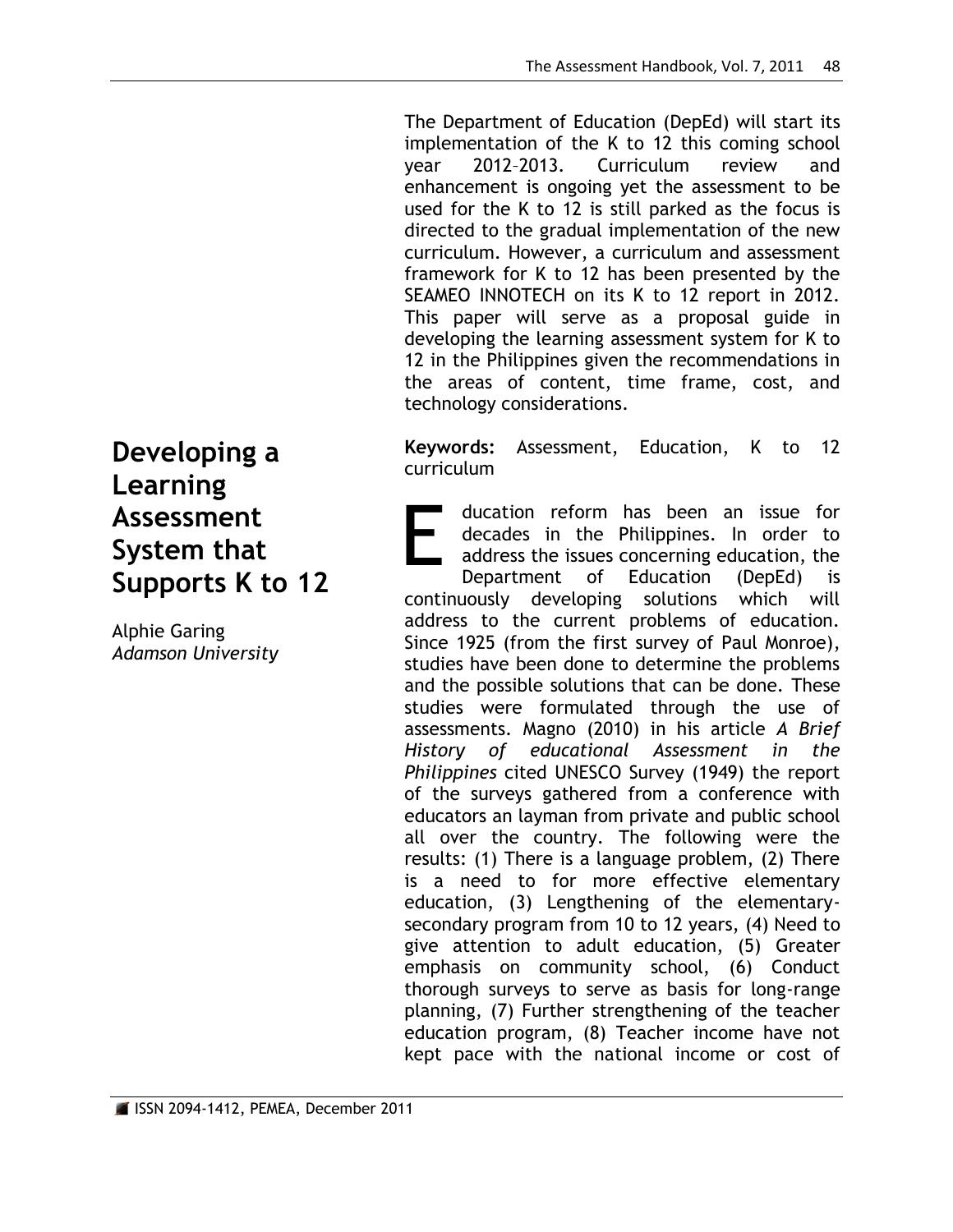living, (9) Delegation of administrative authority to provinces and chartered cities, (10) Decrease of national expenditures on education, (10) Advocated more financial support to schools from various sources. From the assessments done, one of the solutions which DepEd is trying to work out at present emerged as the implementation of the new curriculum which is the K to 12. We need to add two years to our basic education. Those who can afford to pay up to fourteen years of schooling before university. Thus, their children are getting into the best universities and the best jobs after graduation. I want at least 12 years for our public school children to give them an even chance at succeeding (President Benigno S. Aquino III).

Although there are ongoing activities in preparation for the K to 12 such as work of task force to detail the K to 12 implementation model, stakeholder consultations / summit, curriculum review and enhancement, financial study, teacher training, physical build-up of SHS, SHS student placement scheme, legislation, and K to 12 information education campaign (IEC), there is no discussion yet on the learning assessment system plan for K to 12 which not only can determine student's progress but also can serve as long-basis for long-range planning. Though there is already a framework presented by the SEAMEO INNOTECH.

# **Why Assessment is Important in K to 12?**

The word, assess, dates back to the Medieval Latin word assidere, which means to sit by or attend (Scott Foresman, 1988). According to Nancy Sindelar (2011), attending to students' learning by using a variety of assessment strategies always has been a trademark of good teaching. Assessments show us what our students know before instruction begins, whether or not our students are understanding the lesson while it is being delivered, as well as what, if anything, our students have learned from the lesson (Sindelar, 2011, p. 3). From the definition of assessment earlier, one can derive that assessment is used to identify what is still needed by the students. Therefore, assessment can also be defined as the process of obtaining information that is used to make educational decisions about students, to give feedback to the student about his or her progress, strengths, and weaknesses, to judge instructional effectiveness and curricular adequacy, and to inform policy (AFT, NCME, NEA, 1990, p. 1). Applying the definition given would give the purpose of assessment for K to 12 which are (1) source educational decisions for K to 12, (2) feedback about the progress of students under the K to 12 along with its strengths and weaknesses, (3) judgment for instructional effectiveness and curricular adequacy of K to 12.

Studies from other countries about K to 12 assessments show the importance of K to 12 assessments in college placement. Kirst (2003) in his study *Using a K-12 Assessment for College Placement* depicted the problem of increasing remediation rates in California State University (CSU) which led to the questions concerning the quality of public schools and about K to 12 content standards and accompanying state tests developed by the California State Board of Education. CSU decided to adopt a K to 12 state assessment as its own placement test for first-year students which aim to provide clearer signals to high school students who have been uniformed about the discrepancy in standards between high school grades, tests, and CSU placement. In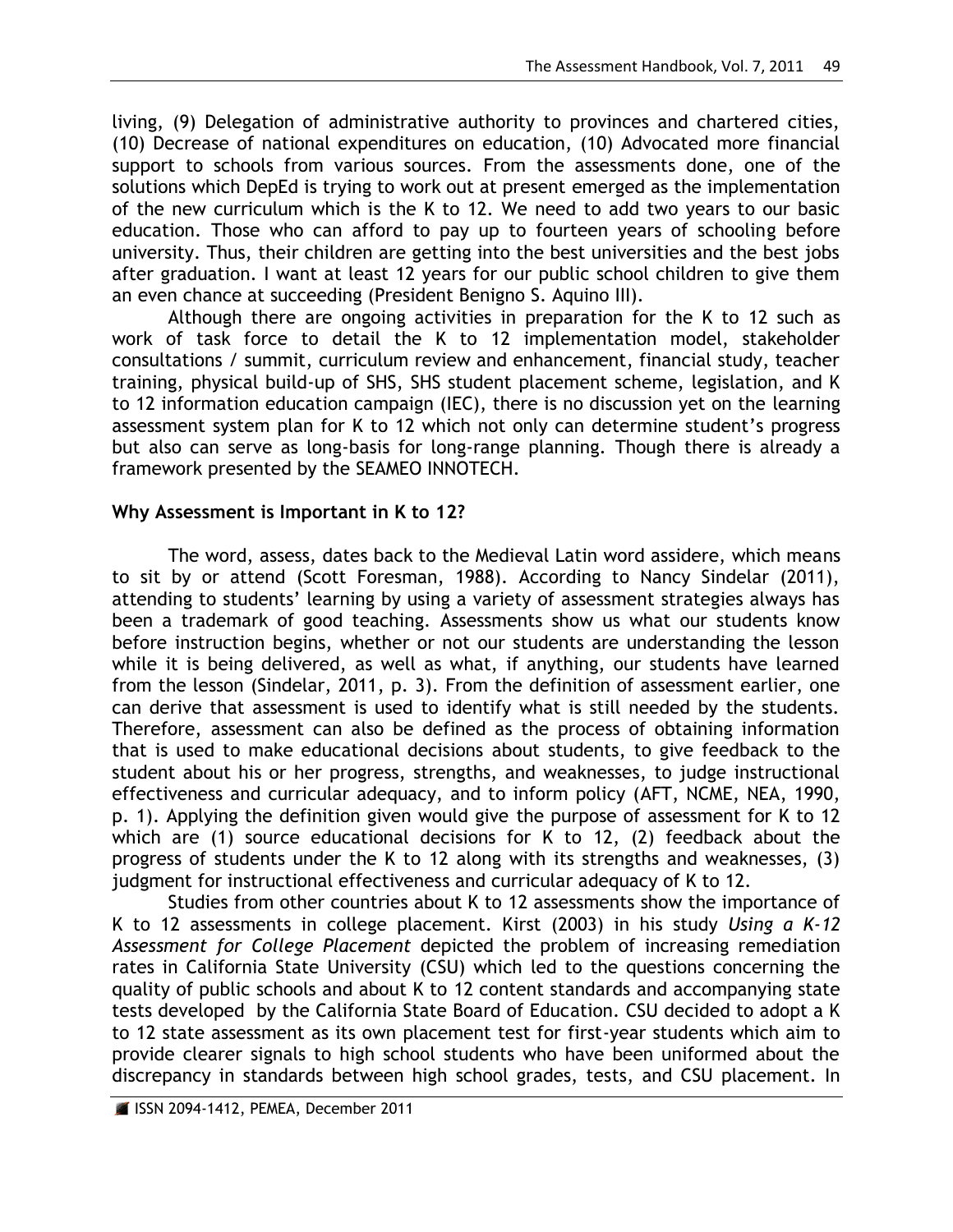the Philippines, there is indeed a need to have a different assessment for K to 12 in order to caution colleges and universities across the country as reflected in the previous study. This justifies that assessment is important to K to 12 to avoid remediation of students in colleges and universities.

## **The Proposed Curriculum and Assessment Framework for K to 12**

The SEAMEO INNOTECH presented on its 2012 report the curriculum and assessment pathway which is also the framework for K to 12. The framework has no specific explanation from the report presented however formative and summative assessments can be embedded in the framework. Figure 1 shows the flow of the implementation of K to 12 and the idea on when assessments will take place.



*Figure 1*. Curriculum and Assessment Pathways for K to 12 (SEAMEO INNOTECH, 2012)

In the framework, formative assessments can be done all throughout the K to 12 program while summative assessments can be done during the years 6, 10 and 12. This is in accordance with the recommendation to replace the old assessments and emphasize summative assessments with formative assessments to align with the K to 12 program. In this manner, national assessments will also be modified and assessments will include item types, including close type questions such as short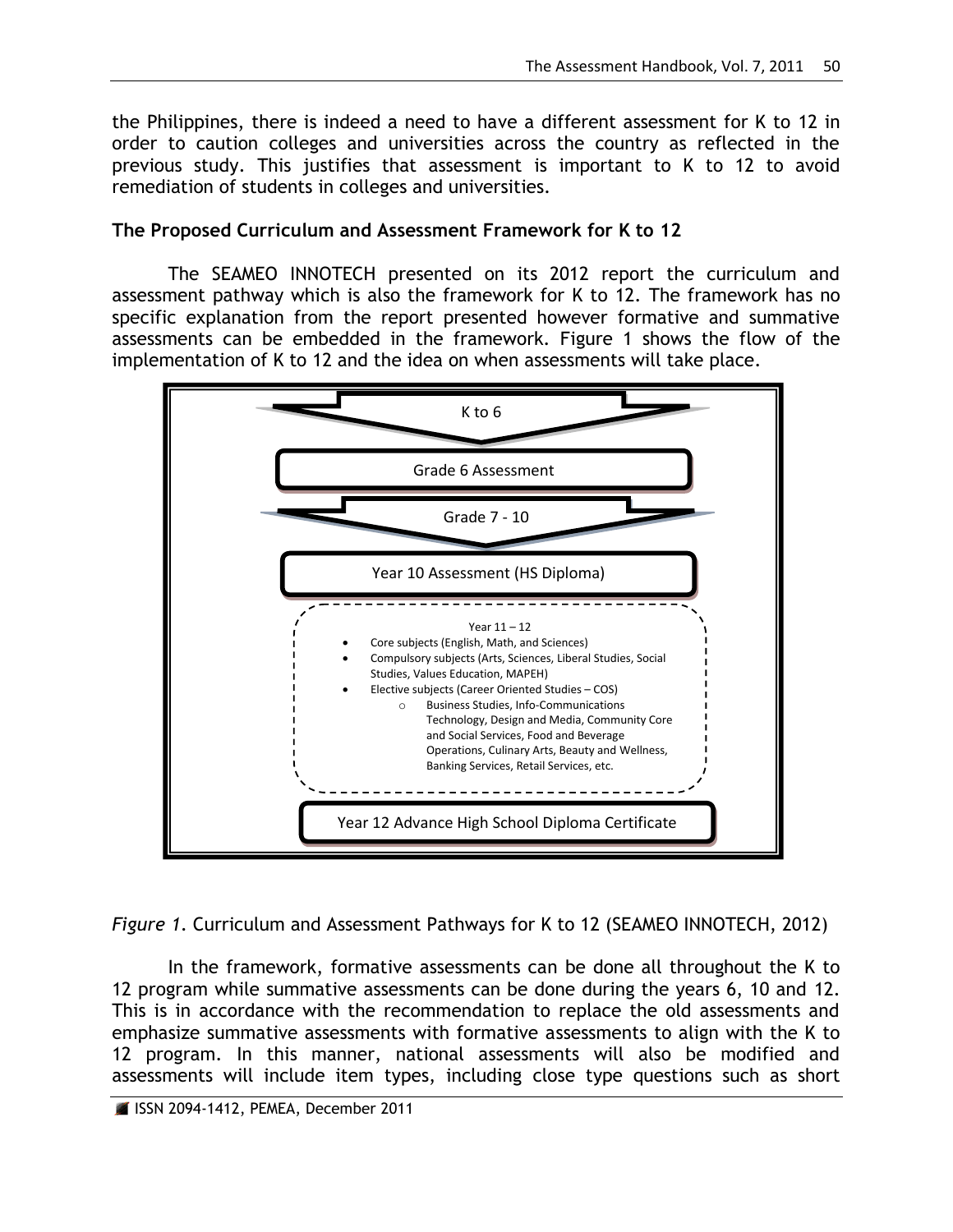answer and multiple-choice; as well as open ended tasks that mirror the curriculum and its desired outcomes. Moreover, assessments will be aligned with standards referenced frameworks to define outcomes, to specify content to be learned, and to describe levels of achievement. This alignment will provide all stakeholders with clear indications concerning expectations of learning outcomes. For Mathematics and Science, assessment techniques and strategies will offer opportunity to assess skills in the sequence of the subject. Since the framework aligns the curriculum with the assessment, rubrics for assessment needs will be used to identify the kinds of learning outcomes and quality of learning expected of students as well as the needs of the curriculum. Exposure of criteria for performance-based assessment tasks to skill audits will ensure that tasks are realistic, well-specified, and measurable. Written performance-based assessment tasks in mathematics and science will mix both traditional and authentic assessment. The proposed plans mentioned will manifest the aim to build assessment strategies and associated analytical, reporting and dissemination process which is based from the recommendations of SEAMEO INNOTECH and AUSAID UniMelb integrated report.

## **Assessment for Math, English, and Science**

The three core subjects which are Math, English, and Science should have a specified assessment to clarify the curriculum and assessment pathways. Although there were hints presented on how Math and Science should be assessed, the given hints are vague and broad. Moreover, the plan for English assessment is missing in the curriculum and assessment pathways framework. Below are suggestions on how core subjects should be assessed in coordination with the curriculum and assessment pathways framework:

In assessing Math, teachers should first conduct the needs assessment to students to determine the content of the curriculum and the assessment to be imposed. Researchers have shown, that both adults and children are able to undertake arithmetical calculations outside of school, employing a variety of approaches not taught in school, even though they are apparently unable to produce similar results when faced with school problems and are required to use school-taught algorithms (Scribner 1984; Nunes *et al.* 1993). It has also been shown, in several research studies, that children frequently fail to apply "realistic" considerations when it is defined as "appropriate" that they do so by test designers (Verschaffel *et al.* 1994). However, children, and especially those children who are less knowledgeable about the peculiar ways boundaries are drawn between school and everyday knowledge, will perhaps fail to demonstrate what they know and understand about mathematics as a result of drawing 'inappropriately', from the perspective of the test designers, on their "everyday" knowledge of the world outside of the classroom (Cooper 1992, 1994b). Curriculum and assessment objectives should be aligned with the real world and should be in accordance with the cultural backgrounds and environment where the stakeholders are coming from. Likewise, assessment items should be realistic and culture based. Aside from the traditional tests in Math, journals should also be used as an alternative assessment in Math. Journals could help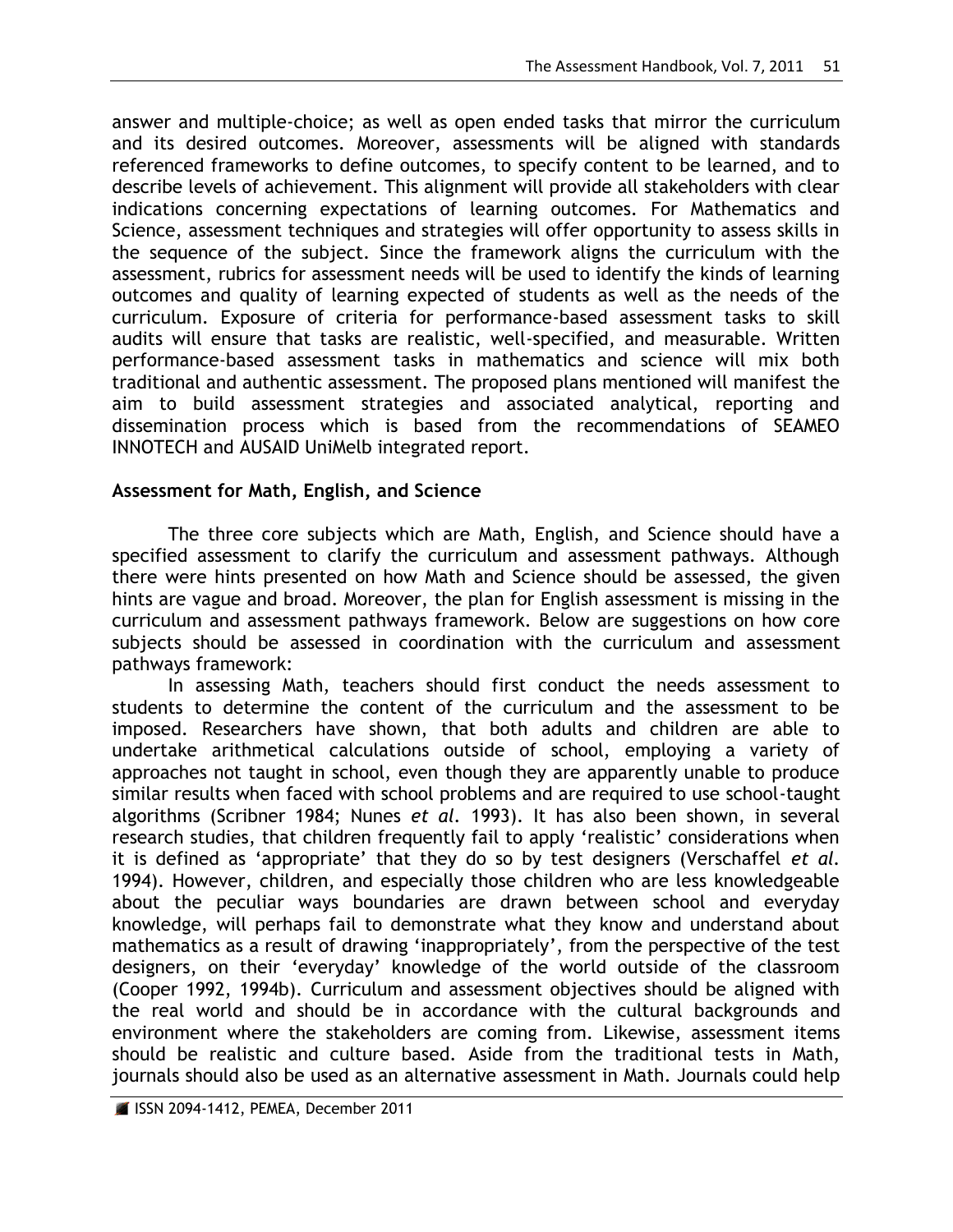students to document the concepts learned in Math and retain their interest in the subject. Betco and Reano (2011) conducted a research on assessing student's performance through journal writing. Respondents came from San Bartolome High School which is a public school and results show that retention of concepts last longer if students can do it on their own through writing. Furthermore, students were motivated to reflect their own works whether strengths or weaknesses for further improvements. 52% of the respondents strongly agree that Math is an interesting subject, 28.8% of the respondents agree that Math is an interesting subject and 19.2% of the respondents strongly disagree that Math is not an interesting subject.

To be able to realize the efficacy of the Math assessments, Niss (1999) identified eight Mathematical competencies which were used for the Danish KOM Project, a platform for the Danish Mathematics education reform. The eight Mathematical competencies were divided into two groups. The first group of competencies concerns the ability to ask and answer questions in and with Mathematics:

- 1. Thinking Mathematically (mastering Mathematical modes of thought) such as
	- 1.1. Posing questions that are characteristic of Mathematics, and knowing the kinds of answers (not necessarily the answers themselves or how to obtain them) that Mathematics may offer;
	- 1.2. Understanding and handling the scope and limitations of a given concept.
	- 1.3. Extending the scope of a concept by abstracting some of its properties; generalizing results to larger classes of objects;
	- 1.4. Distinguishing between different kinds of Mathematical statements (including conditioned assertions ("if-then"), quantifier laden statements, assumptions, definitions, theorems, conjectures, cases):
- 2. Posing and solving Mathematical problems such as
	- 2.1. Identifying, posing, and specifying different kinds of Mathematical problems – pure or applied; open-ended or closed;
	- 2.2. Solving different kinds of Mathematical problems (pure or applied, openended or closed), whether posed or by oneself, and, if appropriate, in different ways.
- 3. Modelling Mathematically (i.e. analyzing and building models) such as
	- 3.1. Analyzing foundations and properties of existing models, including assessing their range and validity
	- 3.2. Decoding existing models, i.e. translating and interpreting model elements in terms of the "reality" modeled
	- 3.3. Performing active modeling in a given context (structuring the field, Mathematizing, working with(in) the model, including solving the problems it gives rise to, validating the model internally and externally, analyzing and criticizing the model in itself and vis-à-vis possible alternatives, communicating about the model and its results, and monitoring and controlling the entire modeling process.)
- 4. Reasoning Mathematically such as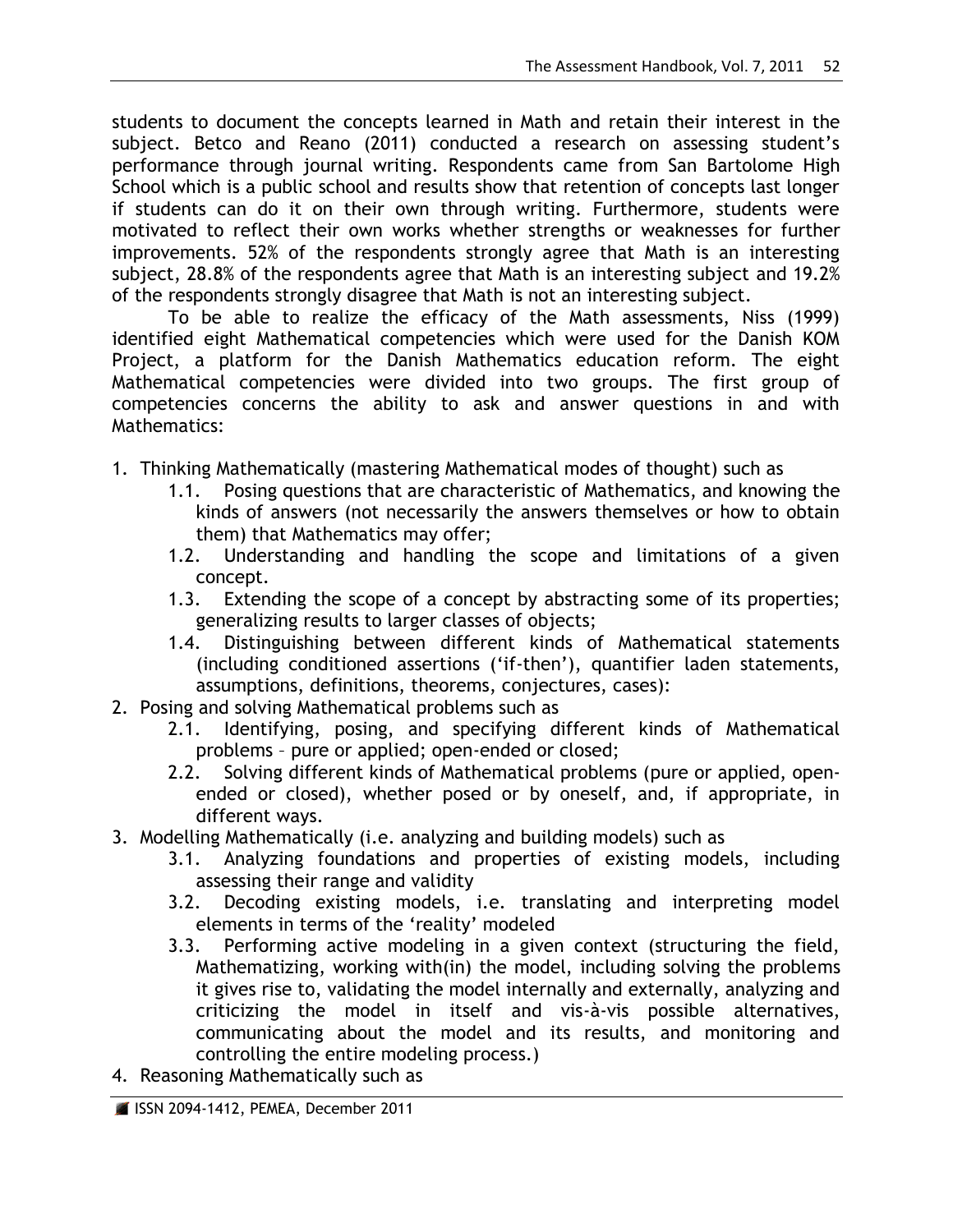- 4.1. Following and assessing chains of arguments, put forward by others
- 4.2. Knowing what a Mathematical proof is (not), and how it differs from other kinds of Mathematical reasoning, e.g. heuristics
- 4.3. Uncovering the basic ideas in a given line of argument (especially a proof), including distinguishing main lines from details, ideas from technicalities;
- 4.4. Devising formal and informal mathematical arguments, and transforming heuristic arguments to valid proofs, i.e. proving statements.

The other group of competencies concerns with the ability to deal with and manage Mathematical language and tools:

- 5. Representing Mathematical entities (objects and situations) such as
	- 5.1. Understanding and utilizing (decoding, interpreting, distinguishing between) different sorts of representations of Mathematical objects, phenomena and situations;
	- 5.2. Understanding and utilizing the relations between different representations of the same entity, including knowing about their relative strengths and limitations;
	- 5.3. Choosing and switching between representations.

6. Handling Mathematical symbols and formalisms such as

6.1. Decoding and interpreting symbolic and formal Mathematical language, and understanding its relations to natural language;

6.2. Understanding the nature and rules of formal Mathematical systems (both syntax and semantics);

6.3. Translating from natural language to formal/symbolic language

6.4. Handling and manipulating statements and expressions containing symbols and formulae.

7. Communicating in, with, and about Mathematics such as

7.1. Understanding others' written, visual or oral 'texts', in a variety of linguistic registers, about matters having a Mathematical content;

7.2. Expressing oneself, at different levels of theoretical and technical precision, in oral, visual or written form, about such matters.

8. Making use of aids and tools (IT included) such as

8.1. Knowing the existence and properties of various tools and aids for Mathematical activity, and their range and limitations;

8.2. Being able to reflectively use such as aids and tools.

Furthermore, the eight competencies "are to do with mental or physical processes, activities, and behaviors" (Niss, 1999, p.9).

In assessing Science, a Science assessment system can be applied which is aligned with the foundations of Science Assessment (NRC, 2001). There are three assessment foundations: (1) cognition, (2) Observation, (3) interpretation.

Cognition refers to the theories on how students learn. Research has suggested that the social-cultural constructivist approach to science teaching is most promising (Tobin, Tippins, & Gallard, 1994). Under the cognition, effective teaching should follow the following principles: (1) Teachers must draw out and work with the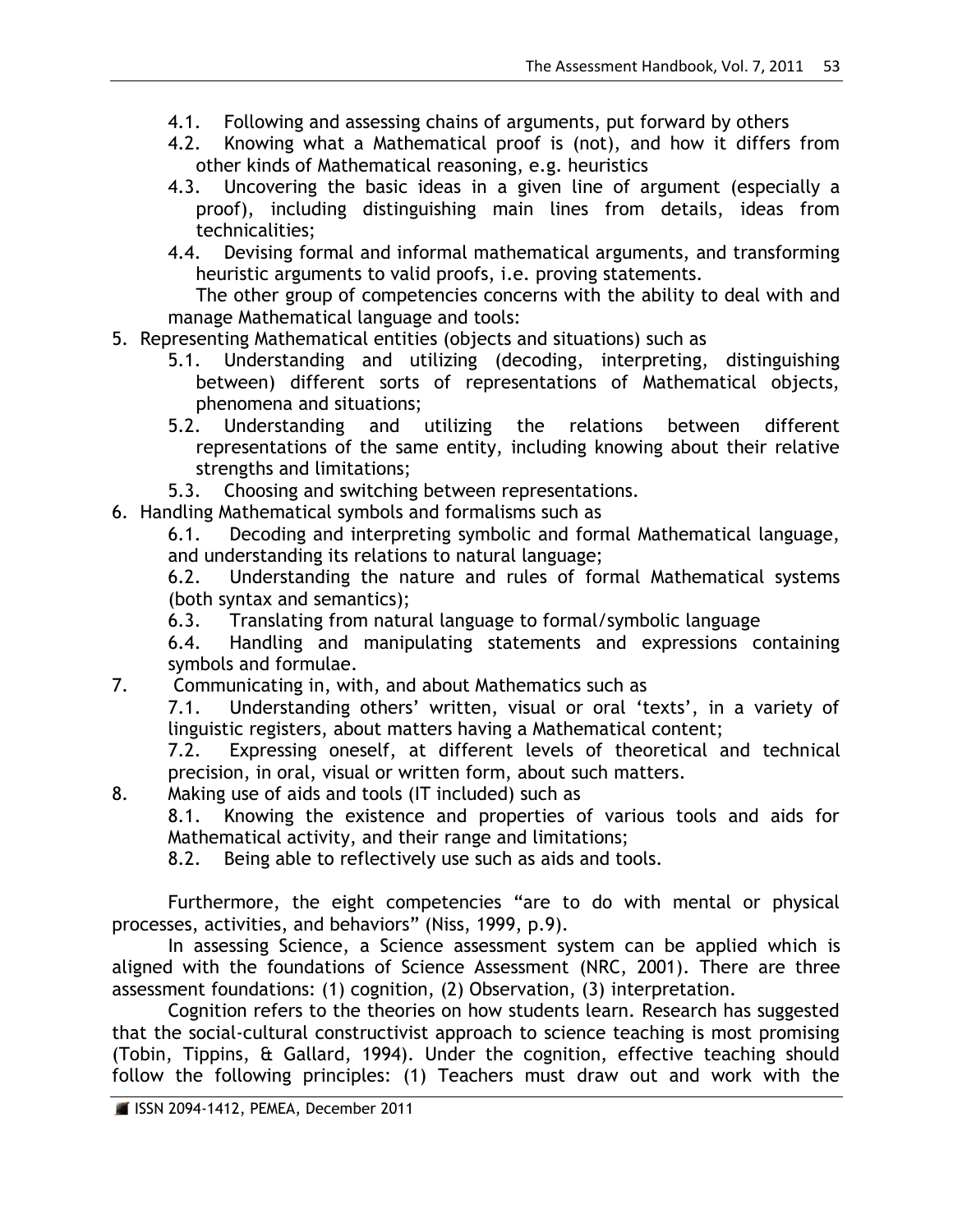preexisting understandings that their students bring with them. (2) Teachers must teach some subject matter in depth, providing many examples in which the same concept is at work and providing a firm foundation of factual knowledge. (3) The teaching of metacognitive skills should be intergraded into the curriculum in a variety of subject areas (Bransford et al., 2000). In addition, effective teaching takes place in the following learning environments: (1) Student centered: Schools and classrooms are organized around students. (2) Knowledge centered: Attention is given to what is taught, why it is taught, and what competence or mastery looks like. (3) Assessment centered: this consists of formative assessment-ongoing assessments designed to make students' thinking visible to both teachers and students - and summative assessment – assessments at the end of a learning unit to find out how well students have achieved the standards. (4) Community centered: Develop norms for the classroom and school as well as connections to the outside world that support core learning values (Bransford et al., 2000).

Observation refers to assessment tasks through which students' attainment of learning outcomes is elicited. In the observation assessment foundation, different assessment techniques are being applied in gathering the data. Observation may be considered as consisting of multiple dimensions. The following dimensions can be conceptualized: (1) The medium: Observation can be based on text, audio-video, graphic, and physical action. (2) The time: Observation can take place from instant responses to long-term responses ranging from days to months. (3) The agent: Observation can take place individually, in pairs and in groups. (4) The construct: Observation may involve the cognitive domain (i.e., knowledge, comprehension, application, analysis, evaluation, and creation), affective domain, and psychomotor domain. (5) The content: Observation may involve a single topic or multiple topics (Liu, 2010).

Interpretation refers to measurement models through which the assessment data are interpreted. Classical test theory (CTT) can be applied or used as a measurement model. The CTT has three basic aspects: validity, reliability, and absence of bias. Assessment validation may be based on content (the alignment between assessment coverage and the intended curriculum), relevant criteria (the correlation between assessment two sets of assessment data), and theoretical construct (the agreement with the hypothesized mental processes or products). Reliability may be established by internal consistency of assessment items or tasks and the stability of student assessment scores over time, across contexts, or among raters. Absence of bias may be established by documenting the immediate and longterm effects of assessment result uses (Liu, 2010).

After knowing the foundations, the next step should be selecting an approach to planning Science assessment. In order to plan for a science assessment, there should be an identified approach to plan for a science instruction. One popular approach for instructional planning is the backward design approach elaborated by Wiggins and McTighe (2005). There are three stages in backward design: Stage 1 is to define the desired results, stage 2 is to identify assessment evidence, and stage 3 is to plan learning activities. The advantage of backward design to planning science instruction and assessment is the correspondence of the assessment types to the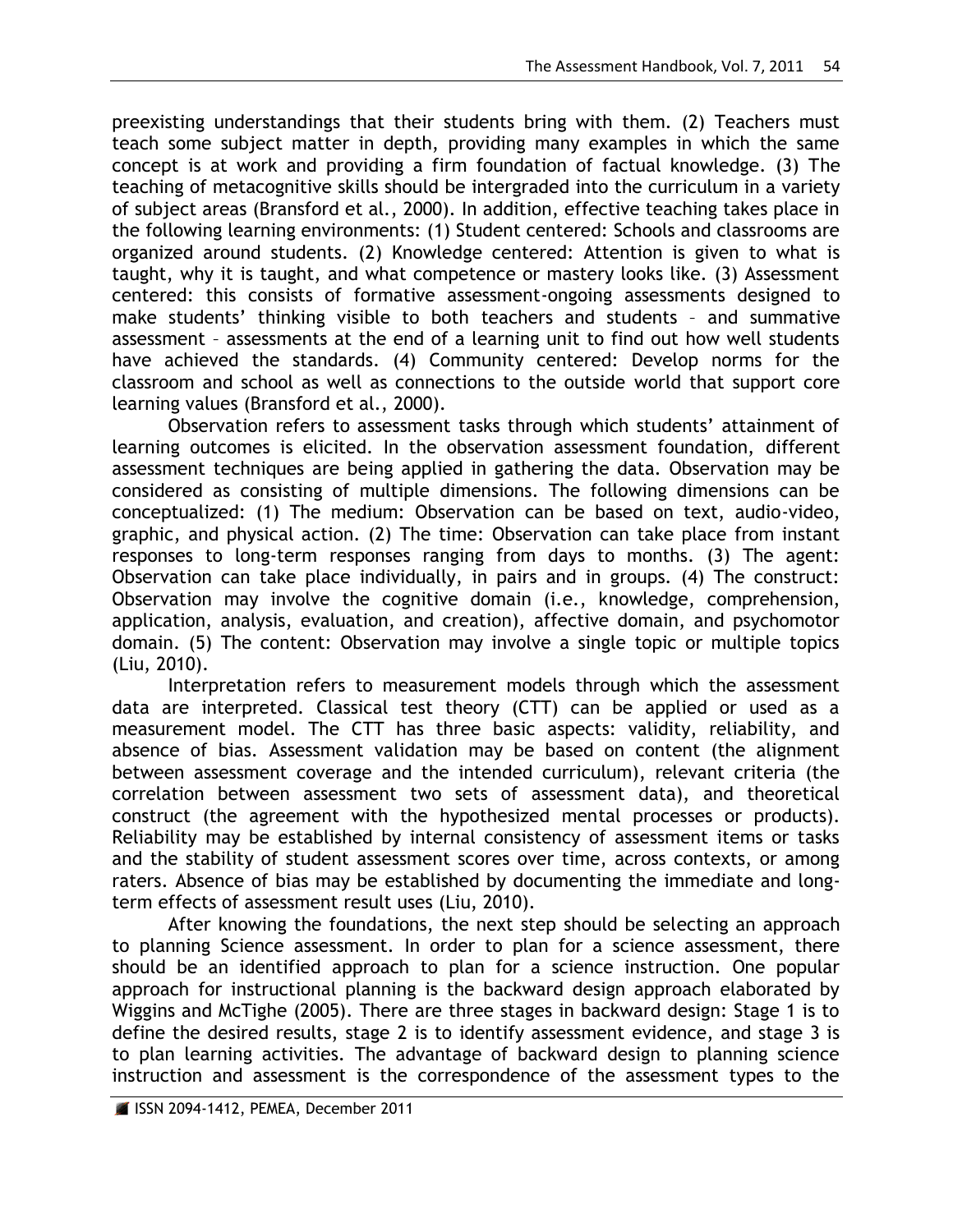backward design. Diagnostic assessment, summative assessment, and formative assessment are relative to instructional context.

In assessing English, standards-based assessment reflecting communicative competence should be considered. The study of Plata (2010) entitled Standards and Assessment in the 2010 English Curriculum for High School: A Philippine Case Study aimed to analyze the alignment of standards in the 2010 English curriculum with the overall goal of the reform and to analyze the authenticity of the assessment tasks. The results showed that the content standards did not include important aspects of functional literacy such as learning strategies, reading/writing strategies, and other aspects of communicative competence. The teachers also felt that there should be standards that specify the use of language for academic and social purposes. Bautista, Bernardo, and Ocampo (2008) pointed out that:

The key competency that should be targeted by all school systems is subsumed under the expanded definition of functional literacy. For example, the Organisation for Economic Co-operation and Development or OECD defines functional literacy as *"the capacity to access, integrate, evaluate and manage*  information and knowledge. It provides learners a window to the world and *the linguistic, textual and symbolic tools to engage with the world as acting and autonomous individuals interacting with various groups…*on paper, the various DepED and CHED curricular statements make reference to such goals and aspirations. But what we find in these national curricula are still isolated bits of knowledge and skills which are clearly inadequate compared to the expanded concepts of functional literacy and transformational citizenship (p.69)

Standards-based instruction and assessment for English should enumerate clear goals or objectives for communicative and literacy competencies. Furthermore, authentic assessments which involves the direct examination of a student"s ability to use knowledge to perform a task that is like what is encountered in real life or in real world (McMillan, 2001) should be applied for reading, listening, speaking, and writing competencies. Since authentic assessment can be bridged with performance assessment, students can plan, construct, and deliver an original response and explain or justify their work. Furthermore, students are aware of the criteria and standards by which the work will be judged before their work. Recommendation

For the learning assessment system for K to 12 to be successful, content, time frame, cost, technology, etc. should be considered in the further development of the learning assessment system for K to 12.

# **Content consideration**

Assessment should follow the data-driven instructional system for a more unified and realizable results based from what the curriculum offered. Sindelar (2011) formulated a data-driven instructional system which could be helpful in the development of the curriculum and assessment content. There are three steps to be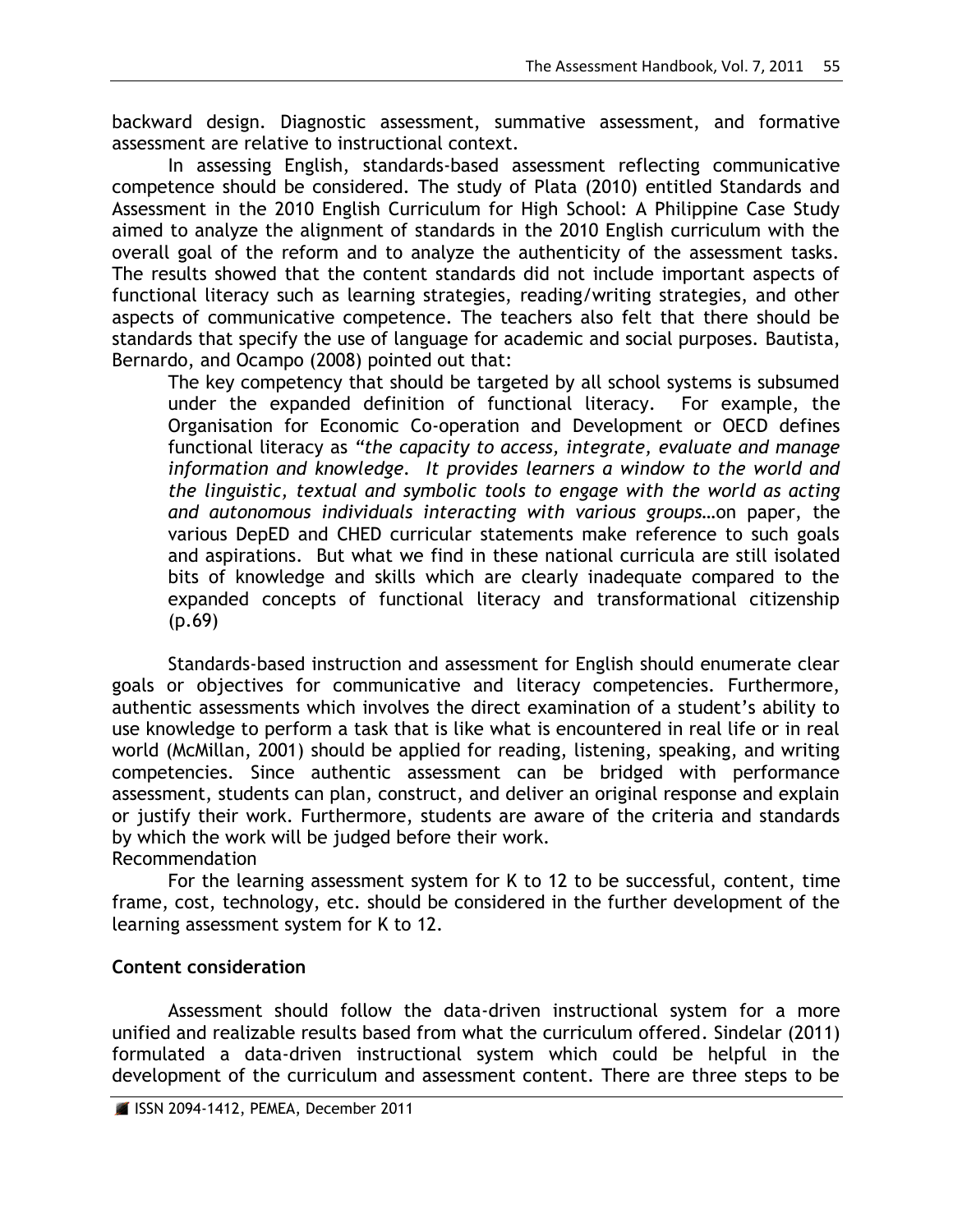followed. Step one is to define the learning targets. This should answer the question what it is you want your students to know. In 2010, the Colorado Department of Education clarified Colorado"s standards by defining "expectations" for each grade level. In the Philippine context of K to 12, there is already the "expectations" but specifically defining those expectations for each grade level, it would not be hard to produce a standards-based learning. Standardized implies some type of national (or, at least, statewide) norms (Hogan, 2007, p.245) which defines standards-based learning or education as requiring students to define their own learning based on a number of pre-determined standards (Parkhurst, 2010). During the 1990s, various national organizations have attempted to isolate the most important content to teach and the national content-delineation became part of the educational standards movement (Popham, 2008, p.106). According to Popham (2008) there are two types of educational standards: (1) content standard which describes the knowledge or skills that educators want students to learn (academic content standards) and performance standard which identifies the desired level of proficiency at which educators want a content standard mastered (student academic achievement standards). These two educational standards should be aligned with the learning targets. In developing learning targets, the following should be remembered: (1) A standards-based learning target may include more than one standard, (2) A standards-based learning target may include only part of a standard, (3) A standards-based learning target will focus on key skills, concepts, and facts that are critical to student success in future coursework and life, (4) A standards-based target is heavily assessed on a high-stakes summative test, (5) A standards-based learning target is formatively assessed as instruction progresses, (6) If you made all your state standards learning targets, the standard K to 12 would need to become a K-22 experience. (Marzano, Kendall, & Gaddy, 1999). Step two is to begin building your standards-based assessments. Standards-Based Assessments are high-stakes tests with close links to both the curriculum and the approved standards for learning. These tests are scored showing the extent to which the student reached the standard for achievement (Wright, 2008, p.390). By aligning your local formative and summative assessments to the newly defined learning targets and standards, one can start gathering test data that will begin to create a comprehensive picture of the students' progress toward learning targets. The following should be considered while building standards-based assessments: (1) After the standards-based learning targets are established, identify one or more formats for either the formative or summative criterion-referenced test (CRT) to create to assess student progress toward one or more standards-based targets or standards, (2) When the type of assessment has been determined, the team should agree on test items or the criteria for the project and the associated common rubric, (3) Pilot the new assessment with a class or a group of students to maximize alignment with the standards-based learning targets and check for poorly written items, (4) Analyze students answers by learning target or standard. (5) Set a meeting to study assessment results and identify action plans for curricular revision and areas for re-teaching and individual student remediation. Step three is to align the curriculum with the learning targets and assessments. A standards-based common curriculum nurtures equity in that it defines what all students are expected to know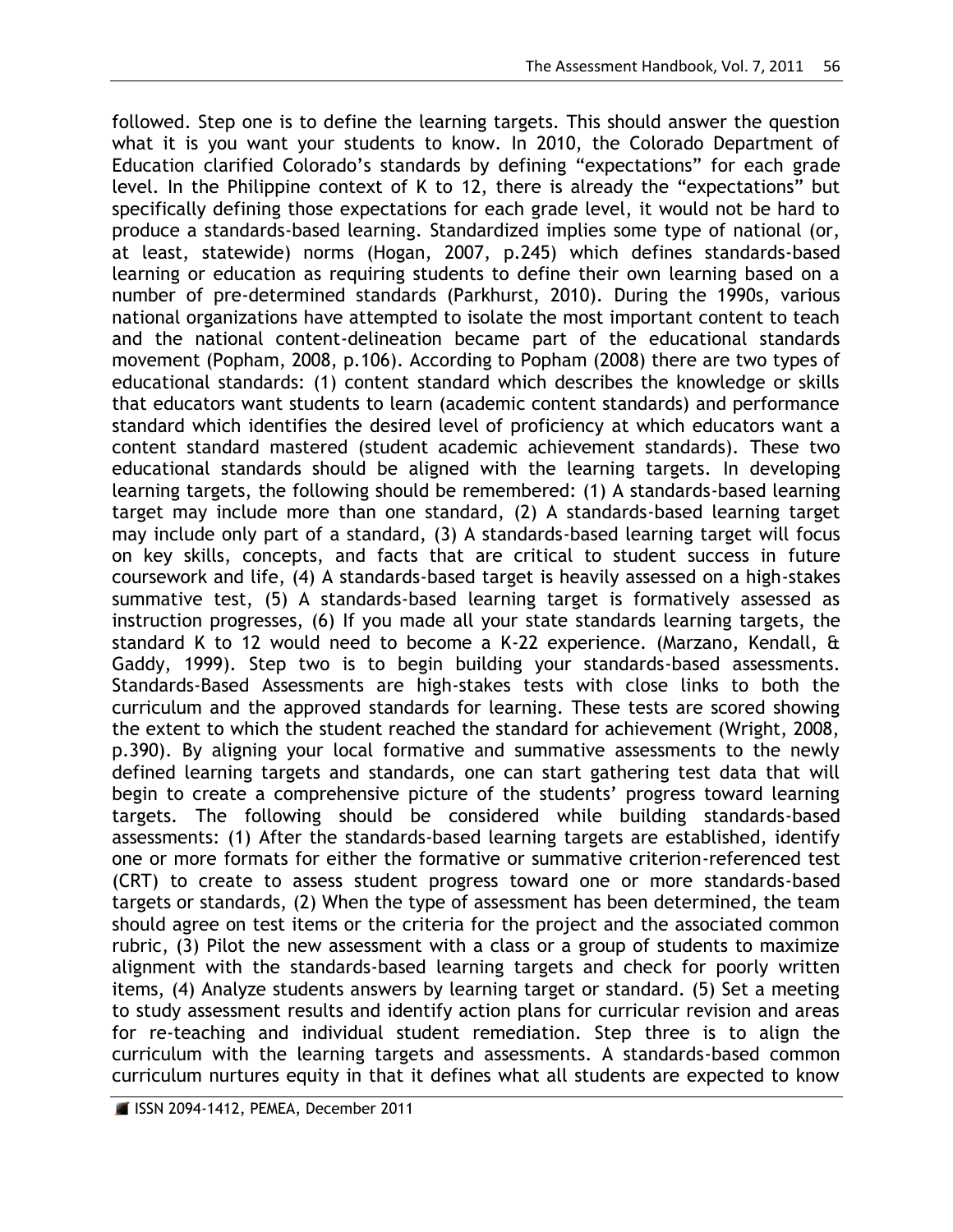and promotes achievement in that it allows to measure easily what students do and do not know. Figure 3 presents the cyclical and recursive process of creating a datadriven instructional system which could be adapted to the Philippine K to 12 learning assessment system.

If the cyclical and recursive process will be used in schools, assessments for the K to 12 can be done locally or provincially. Furthermore, applying the process could guarantee the reliability, validity, fairness, and appropriateness of the assessment since it will be aligned with the mother-tongue medium which is one of the considerations of K to 12.

## **Time frame consideration**

Assessment should be aligned with the schematic time frame of implementing the K to 12. Managing the time for developing and implementing the new learning assessment system for K to 12 will lessen the hassle in preparing for the curriculum as well. Underpinning the time frame with the gradual implementation time frame of K to 12 would help teachers and students to prepare ahead for the summative assessments for K to 12. Data-driven instructional system should be followed at the early stage of implementation. Figure 4 shows the proposed schematic time frame for the implementation of the learning assessment system for K to 12 following the datadriven instructional system.

The blocks highlighted in dark grey shows the pilot implementation which is the initial stage. In this gradual stage, teachers are initially following the three steps. However, the blocks highlighted in light grey shows the full implementation in the adaptation of the new learning assessment system based from the K to 12. In the full implementation stage, data-driven instructional system is being used at the levels highlighted in green. Teachers are already going back to step one and to repeat the cyclical and recursive system.

## **Cost consideration**

Assessment should have the source of funding for operation. For the revising and implementation to take effect, financial need should be addressed properly to the government through the Department of Education (DepEd). Although the budget for education increased compared from the previous years, there is no clear budget allocation for the improvement of curriculum and assessment. Based from the *Proposal for Basic Education Budget for 2012*, the proposed budget for basic education includes the following allocations: (1) basic educational facilities including construction and repair of classrooms, school desks and chairs; construction of water and sanitation facilities, (2) hiring more teachers to address current teacher shortage, (3) procurement of textbooks and teacher"s manuals, (4) support the expansion of Government Assistance to Students and Teachers in Private Education (GASTPE) to benefit one million grantees in 2012, and (5) for the universal kindergarten program to benefit 1.7 million five-year old children served by the public school sector. The proposed budget for basic education clearly indicates that most of the allocations are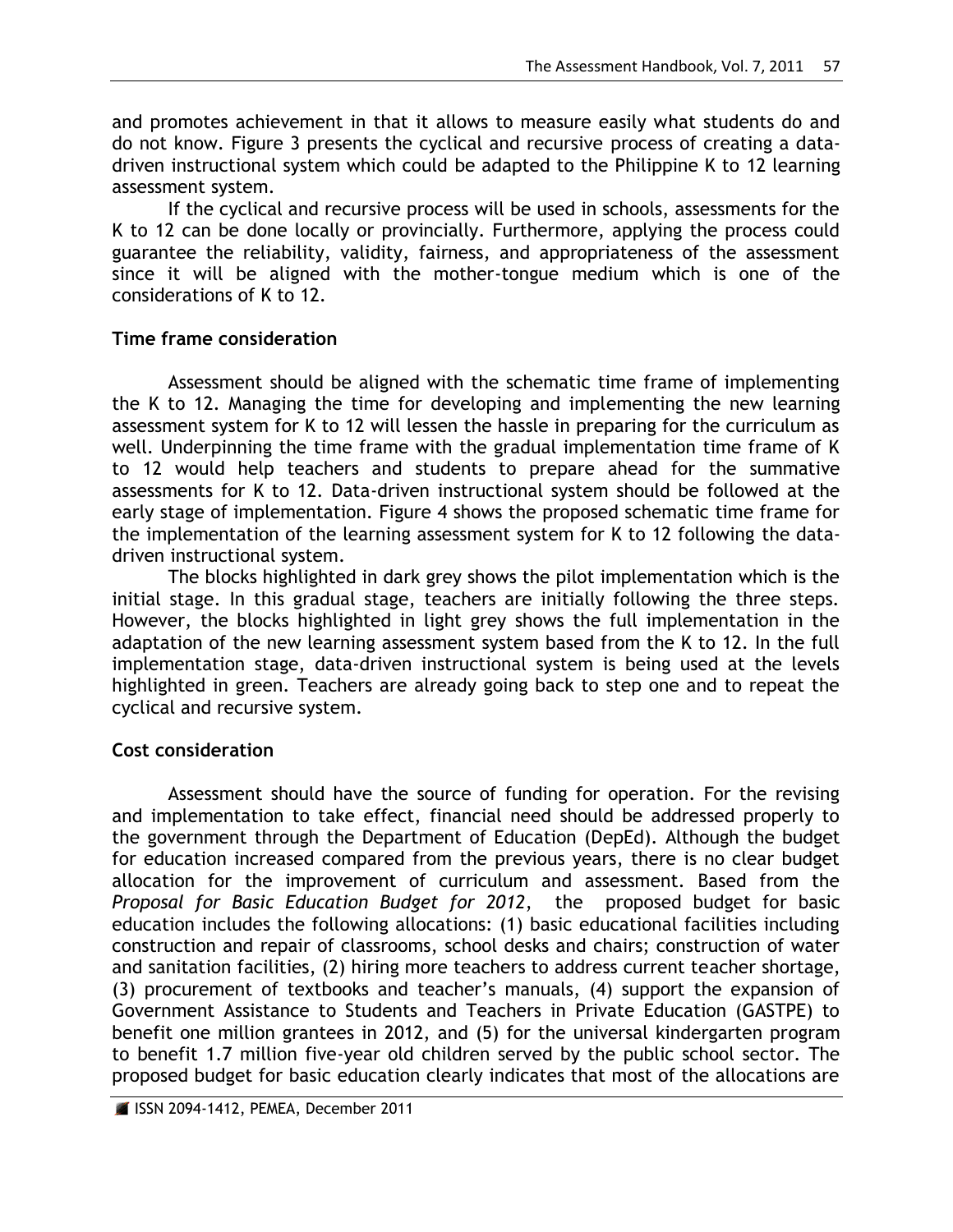for the needs of the teachers and students and neglecting the essential of education which is the curriculum and assessment. Although textbooks and manuals which are materials to implement the curriculum will be funded by the government, the assurance of the quality of these textbooks cannot be guaranteed since textbooks should align with the curriculum and assessment. To address the issue of funding of assessment for the new learning assessment system, the Department of Education should revise the proposal for the basic education for the following year by allocating a portion for curriculum and assessment development which includes research and implementation. Since there is no clear allocated budget at present, funding should come from other non-government education organizations (e.i. UNESCO) in order to sustain the learning assessment system implementation for the public sector. Private corporations like Center for Educational Measurement (CEM) and Asian Psychological Services and Assessment Corporation (APSA) can cope with the cost problem since private sector can get assistance from the Fund for Assistance to Private Education (FAPE). The use of technology which will be dwelled at the latter part of the paper is an underlying consideration of the cost of assessment since there is a mandatory need to benchmark the new learning assessment system with the international assessments. The higher quality of technology to be used, the higher would be the cost of the assessment resources. If the government will invest to a high quality technology which can be aligned with the learning assessment system plan, the system would be a long term investment, nevertheless, it will prevent from spending frequently to purchase new technology for the replacement of the defective ones. Underlying also in this consideration is the modification of assessments making it more specific for each province/state in the Philippines. Since the medium of instruction is set to mothertongue, multilingual, there is a need to produce assessments which is suited for the particular dialect or mother-tongue. This will lead to spend more in producing resources. Lastly, persons involved with the assessment will be affected also by the costing of the assessment. Increase will be a demand since the creation of the new assessment entails more work. However, considering the economic condition of the nation, wise decisions for funding is still the best way to allocate funds for assessment resources.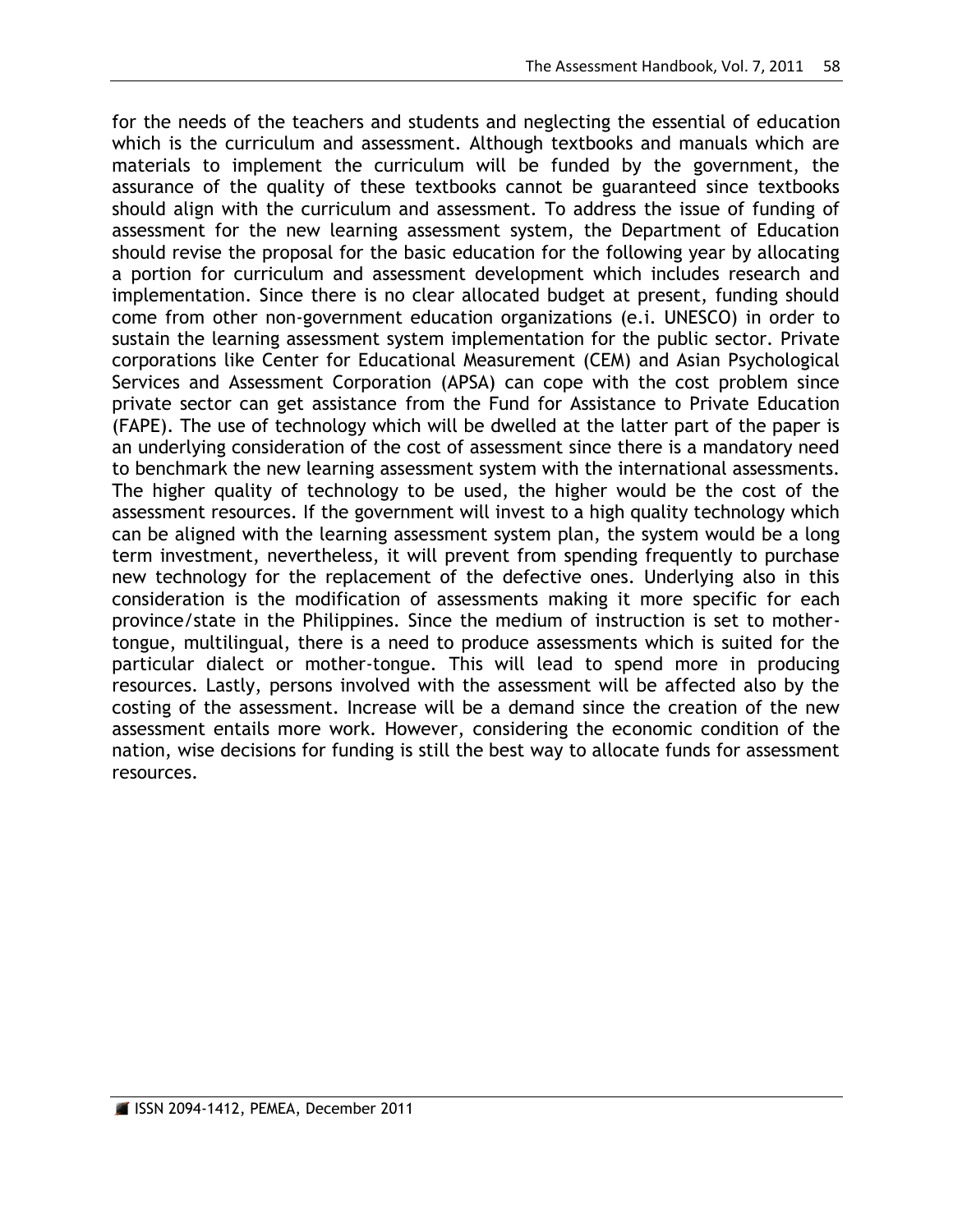

**Figure 3. Creating a Data-Driven Instructional System: A Cyclical and Recursive Process**

ISSN 2094-1412, PEMEA, December 2011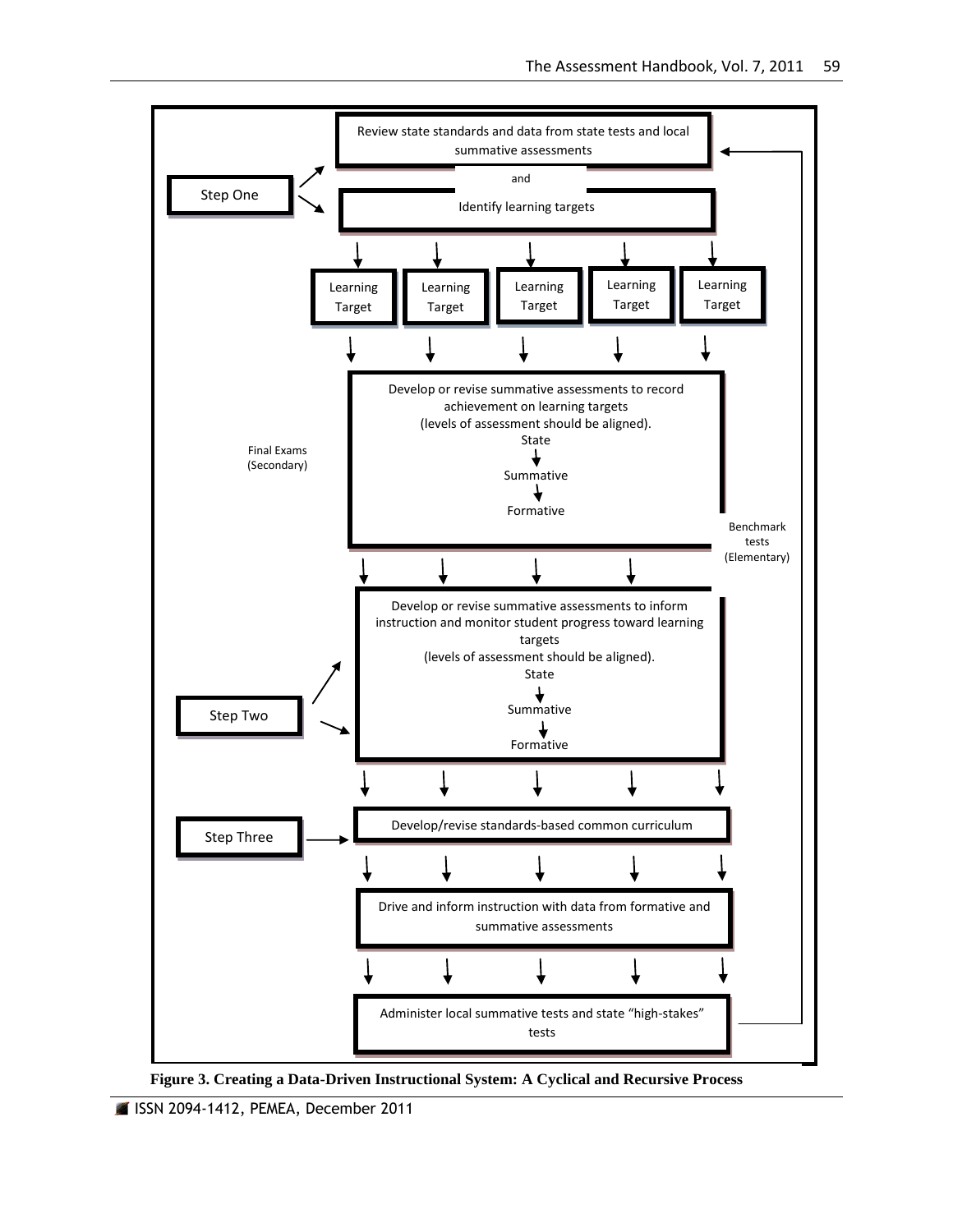| Year 0<br>2011-2012     | Year 1<br>2012-2013 | Year 2<br>$2013 -$<br>2014 | Year 3<br>$2014 -$<br>2015 | Year 4<br>$2016 -$<br>2017 | Year 5<br>$2017 -$<br>2018 | Target/Deal    |
|-------------------------|---------------------|----------------------------|----------------------------|----------------------------|----------------------------|----------------|
|                         |                     |                            |                            |                            | Grade 12                   | 2 Years        |
|                         |                     |                            |                            |                            | Grade 11                   | Senior HS      |
| 4 <sup>th</sup> Year HS |                     |                            |                            |                            | Grade 10                   | 2 years        |
| $3rd$ Year HS           |                     |                            |                            |                            | Grade 9                    | Senior HS      |
| $2nd$ Year HS           | Old                 |                            |                            |                            | Grade 8                    |                |
|                         | Curriculum          |                            |                            |                            |                            |                |
| 1 <sup>st</sup> Year HS | <b>New</b>          |                            |                            |                            | Grade 7                    |                |
|                         | Curriculum          |                            |                            |                            |                            |                |
| Grade 6                 |                     |                            |                            |                            | Grade 6                    | <b>6 Years</b> |
| Grade 5                 |                     |                            |                            |                            | Grade 5                    | Elementary     |
| Grade 4                 |                     |                            |                            |                            | Grade 4                    |                |
| Grade 3                 |                     |                            |                            |                            | Grade 3                    |                |
| Grade 2                 | Old                 |                            |                            |                            | Grade 2                    |                |
|                         | Curriculum          |                            |                            |                            |                            |                |
| Grade 1                 | <b>New</b>          |                            |                            |                            | Grade 1                    |                |
|                         | Curriculum          |                            |                            |                            |                            |                |
| Kindergarten            |                     |                            |                            |                            |                            | Kindergarten   |

**Figure 4. Schematic Time Frame for the New Learning Assessment System**

Legend: Pilot implementation  $\Box$  Full implementation

## **Technology consideration**

Assessment should be aided by technology both performance-based and content based assessments. There is the necessity to purchase a technology infrastructure that would be a key instrument in the administration, scoring, data collection, and score reporting for both on-demand exams and the curriculum embedded performance task components. This technology platform would significantly reduce the financial and human resource burdens of implementing and maintaining the system as required by psychometric standards. The technology would be used to: (1) deliver both on-demand and curriculum-embedded assessments to students and teachers, (2) use adaptive computer technology not only to deliver tests electronically but also to create assessments that are responsive to the test taker"s performance and allow better measurement of growth, (3) deliver online tasks of higher-order of abilities, allowing students to engage in online simulations, (4) score selected items, (5) deliver the responses on other items or tasks to trained scorers/teachers to assess from an electronic platform, (6) support training and calibration of scorers and moderation of scores, (7) enable efficient aggregation of results in ways that support reporting and research about the responses. This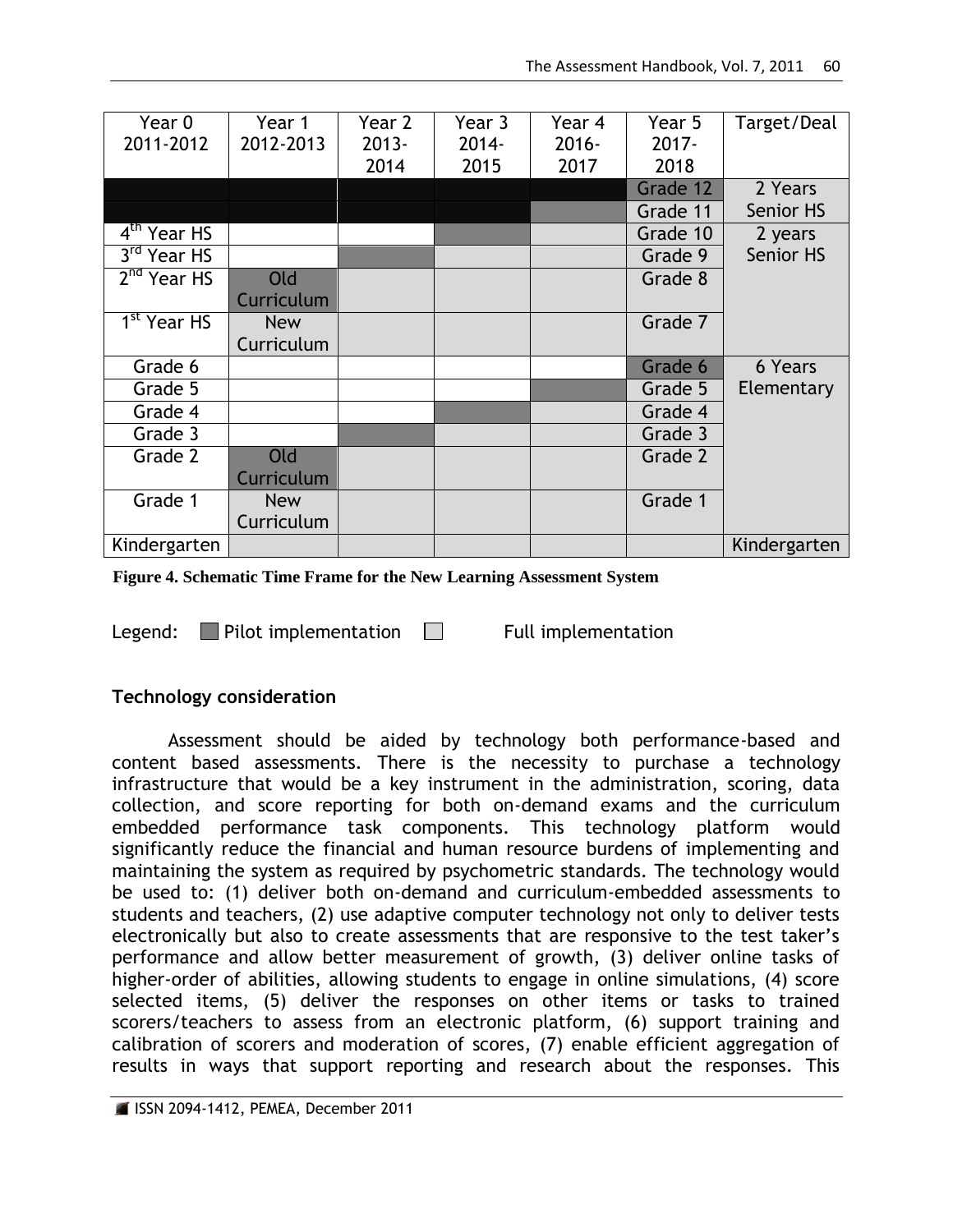technology would revolutionize the learning assessment system which is possible through the help of the private sectors. Technologies that are capable of automated scoring are being used in assessment instruments by private sectors in the Philippines. This is the reason why it is not impossible for the Philippines to adopt such technology though it may entail a larger cost in acquiring resources for the learning assessment system. Since the K to 12 aims to emphasize  $21^{st}$  century skills, technology for assessment should also be aligned with the  $21^{st}$  century curriculum brought by the K to 12.

## **Conclusion**

K to 12 curriculum for the Philippines is all set but the debate for an effective assessment that would support the K to 12 curriculum is another issue which is yet to brew as further researches emerge. The main goal at the end of writing this paper which would serve as a guide proposal for developing the K to 12 learning assessment system is to answer the question of what we should want from our assessment system. Recommendations were focused to the content, time frame, cost, and technology considerations because these are the possible debates that would arise as K to 12 implements its way to Philippine education. Furthermore, these recommendations are set to answer what we want for the assessment to be. However, further research should still be done in order to supplement the lack of debates for the K to 12 assessments. The development of K to 12 assessments in the Philippines should not stop from proposals but it should continue progressing through thorough research.

## **References**

- Betco, A. & Reano, R., (2011). *Assessing Student's Performance through Journal Writing*. Retrieved from [http://www.leap-philippines.org/site/wp](http://www.leap-philippines.org/site/wp-content/uploads/2011/02/050-Breakout-Assessing-Student-Performance-in-Math-Through-Journal-Writing.pdf)[content/uploads/2011/02/050-Breakout-Assessing-Student-Performance-in-](http://www.leap-philippines.org/site/wp-content/uploads/2011/02/050-Breakout-Assessing-Student-Performance-in-Math-Through-Journal-Writing.pdf)[Math-Through-Journal-Writing.pdf](http://www.leap-philippines.org/site/wp-content/uploads/2011/02/050-Breakout-Assessing-Student-Performance-in-Math-Through-Journal-Writing.pdf)
- Cooper, B., & Dunne, M., (2000). Assessing Children"s Mathematical Knowledge. Philadelphia, USA: Open University Press.
- Hammond, L. D., & Pecheone, R. (2010). Developing an Internationally Comparable Balanced Assessment System That Supports High-Quality Learning. Retrieved from [http://www.k12center.org/rsc/pdf/Darling-](http://www.k12center.org/rsc/pdf/Darling-HammondPechoneSystemModel.pdf)[HammondPechoneSystemModel.pdf](http://www.k12center.org/rsc/pdf/Darling-HammondPechoneSystemModel.pdf)
- Hogan, T. P. (2007). *Educational assessment: A practical introduction*. USA: John Wiley & Sons, Inc.
- Kellaghan, T., & Greaney, V., (2001). *Using assessment to improve the quality of education*. Paris, France: UNESCO.
- Kirst, M. W. (2003). *Using a K-12 assessment for college placement*. Retrieved from [http://www.stanford.edu/group/bridgeproject/Using%20a%20K-](http://www.stanford.edu/group/bridgeproject/Using%20a%20K-12%20Assessment%20for%20College%20Placement%20-%20CSU%20paper.pdf)[12%20Assessment%20for%20College%20Placement%20-%20CSU%20paper.pdf](http://www.stanford.edu/group/bridgeproject/Using%20a%20K-12%20Assessment%20for%20College%20Placement%20-%20CSU%20paper.pdf)
- Liu, X., (2010). *Essentials of science classroom assessment*. California, USA: SAGE Publication.